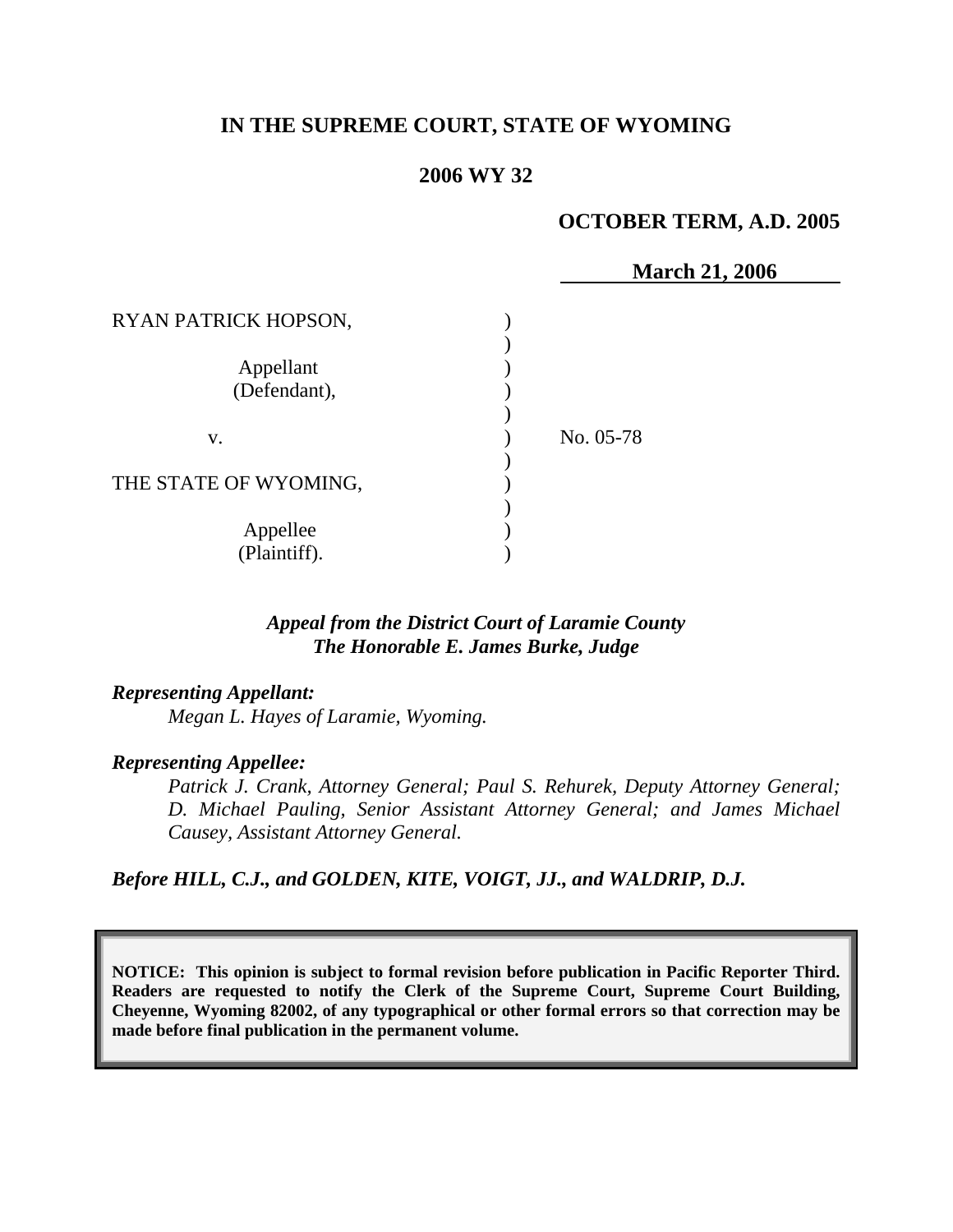### **VOIGT, Justice.**

[¶1] A jury found Ryan Hopson guilty of aggravated assault with a deadly weapon in violation of Wyo. Stat. Ann § 6-2-502(a)(ii) (LexisNexis 2003). Hopson later pled guilty to being an habitual offender with two prior felony convictions. He now appeals the judgment and sentence alleging that various errors occurred regarding his habitual offender charge. We affirm.

### **ISSUES**

[¶2] Hopson presents the following issues for our review:

1. Whether Hopson was denied his Fifth and Fourteenth Amendment rights when he proceeded to trial and testified in his own defense.

2. Whether the district court erred when it denied Hopson's motion to dismiss the criminal charge as it had been alleged in the Information.

3. Whether Hopson was deprived of his due process right to a fair trial due to prosecutorial misconduct.

# **FACTS**

[¶3] On May 29, 2003, Cheyenne police officers attempted to serve an arrest warrant on Hopson. The warrant was issued in connection with a series of checks Hopson had forged in the Cheyenne area. Hopson was staying with an acquaintance whose house was under surveillance by Cheyenne's special enforcement unit. At some point, Hopson exited the house and noticed one of the officers nearby armed with an MP-5 service submachine gun. The officer identified himself and called for Hopson to stop, but Hopson retreated into the house.<sup>[1](#page-1-0)</sup>

[¶4] Four officers entered the house in pursuit of Hopson. The officers searched the main floor and again identified themselves before entering the basement. Hopson hid in a side room with the door closed and armed himself with a modified shotgun<sup>[2](#page-1-1)</sup> while the officers searched the rest of the basement. While the officers were searching a nearby room, Hopson fired a shot in the direction of the door. The officers were verifying that

<span id="page-1-0"></span> $<sup>1</sup>$  Hopson claimed that, at that time, he did not know the man with the gun was a police officer. However,</sup> the officer testified that he identified himself as a member of the Cheyenne Police Department and had his badge conspicuously placed on his belt.

<span id="page-1-1"></span> $2^2$  The barrel had been sawed off and the stock ground down to a pistol-like grip.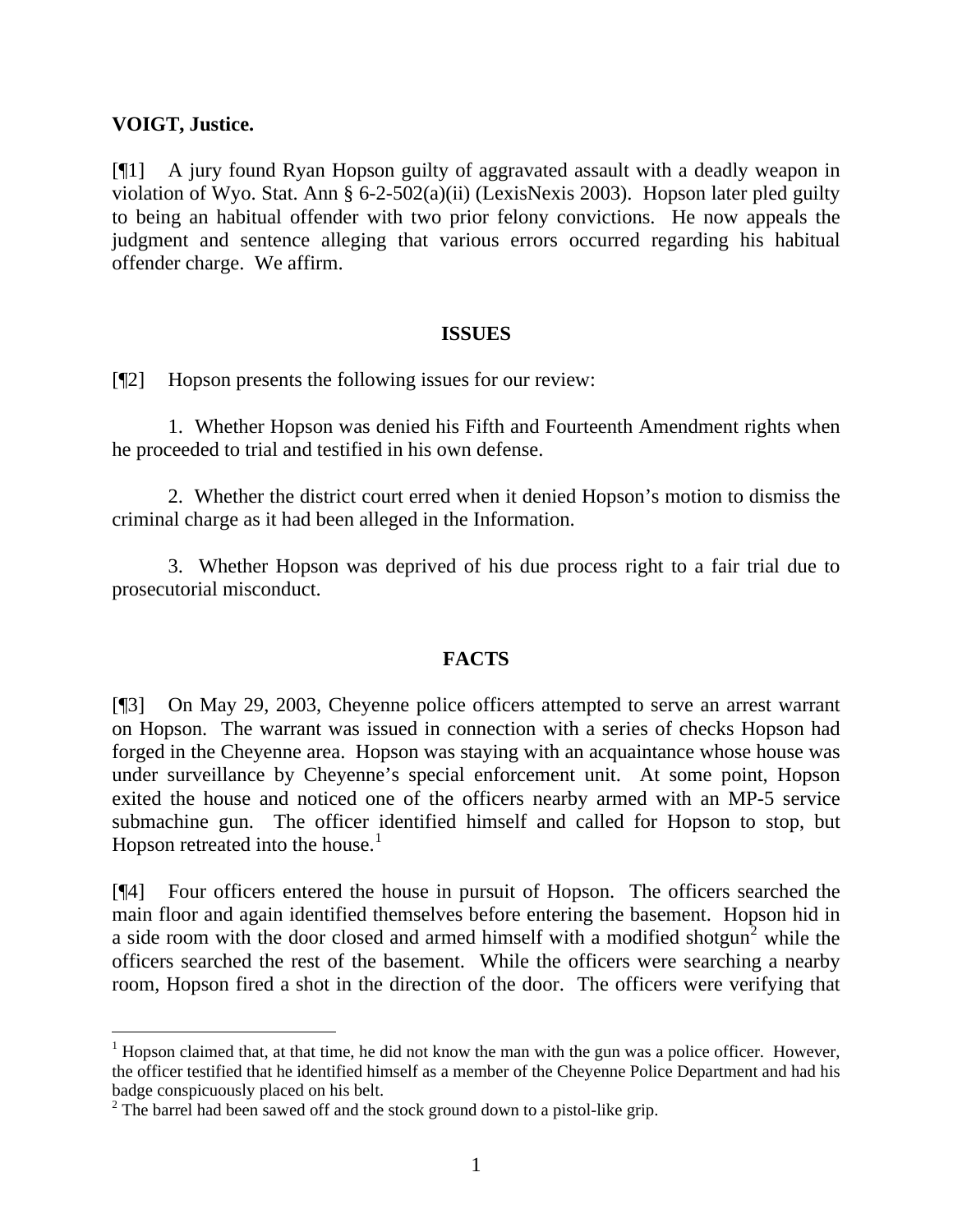none of them had accidentally discharged their weapon when Hopson fired another shot which splintered parts of the door and showered the officers with debris. One of the officers suffered a lacerated lip, but they were otherwise unharmed. The officers retreated to the main floor and radioed for additional backup. A two-hour standoff ensued before Hopson surrendered.

[¶5] Hopson was charged in state court with felony forgery and, because he had been convicted in 1997 of aggravated assault (a felony), Hopson was also charged with two felony counts in federal court for being a felon in possession of a firearm and for possessing an unregistered firearm. After Hopson had been convicted of the forgery and the federal firearms charges, Hopson was charged in the instant case with one count of felony aggravated assault with a deadly weapon. The Information alleged that Hopson was also an habitual offender under Wyo. Stat. Ann. § 6-10-201 (LexisNexis 200[3](#page-2-0)).<sup>3</sup> The State sought an enhanced sentence based on three previous convictions – the 1997 aggravated assault conviction, the forgery conviction, and the federal firearms convictions. If convicted of the aggravated assault and found to be an habitual criminal as charged in the Information, Hopson faced a mandatory life sentence.

[¶6] Before trial, Hopson filed a Motion to Dismiss Habitual Criminal Status in which he sought to prevent the federal firearms convictions from being considered as a basis to enhance his sentence if the jury found him guilty of the aggravated assault. Hopson claimed that the conviction did not, as a matter of law, arise out of a separate occurrence and therefore could not be considered in enhancing his sentence under § 6-10-201. The district court held a hearing on the issue and determined that the motion "require[d] resolution of a question of fact which must be determined by the jury in the second phase of the trial."

[¶7] Hopson's trial began August 17, 2004. Due to the nature of the habitual criminal charge, the proceedings were bifurcated, with the jury first to determine Hopson's guilt or innocence on the aggravated assault charge and then, if it found Hopson guilty, to determine Hopson's status as an habitual offender. Four of the State's nine witnesses were the officers that served the arrest warrant on May 29, 2003. Hopson testified in his

- (a) A person is an habitual criminal if:
	- (i) He is convicted of a violent felony; and
	- (ii) He has been convicted of a felony on two (2) or more previous charges separately brought and tried which arose out of separate occurrences in this state or elsewhere.
- (b) An habitual criminal shall be punished by imprisonment for: (i) Not less than ten (10) years nor more than fifty (50) years, if he has two (2) previous convictions;
	- (ii) Life, if he has three (3) or more previous convictions.

<span id="page-2-0"></span><sup>&</sup>lt;sup>3</sup> Wyo. Stat. Ann. § 6-10-201 reads: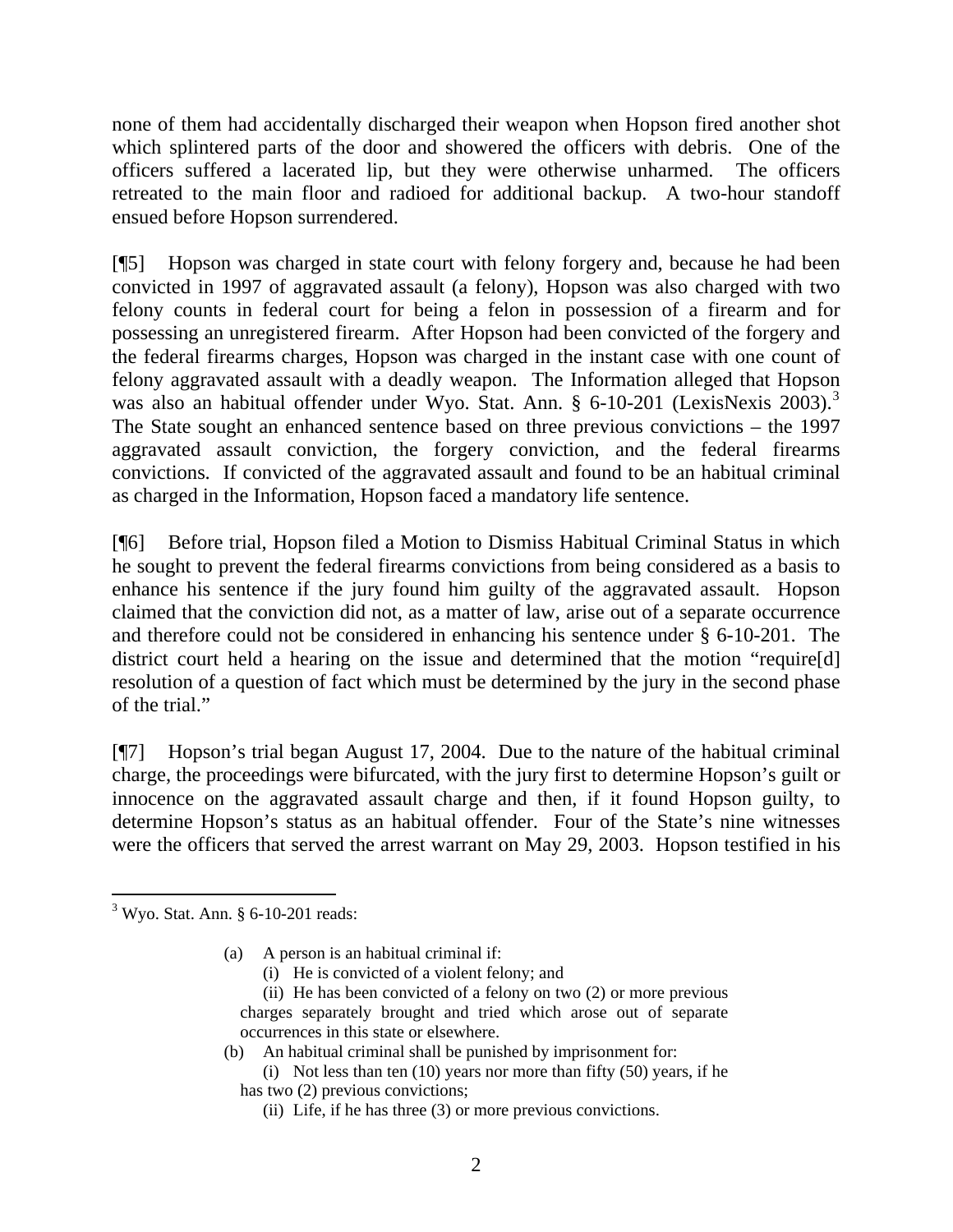own defense. On the third day of trial, the jury began its deliberations and subsequently returned a guilty verdict on the aggravated assault charge.

[¶8] The habitual offender phase of Hopson's trial began the next morning. After opening statements, the prosecutor from Hopson's federal charges testified. Hopson successfully objected to portions of this testimony and sought a judgment of acquittal on the habitual criminal charge. The district court found that, as a matter of law, the State had failed to prove that the federal conviction arose out of a separate occurrence and, therefore, dismissed the habitual offender charge insofar as it charged Hopson as an habitual offender with three prior felonies. Hopson then pled guilty to an habitual offender status with two prior felonies.

[¶9] A presentence investigation report was prepared and Hopson was sentenced December 13, 2004. Due to his habitual offender status, Hopson faced a sentence of imprisonment for ten to fifty years. The State argued that thirty-five to fifty years' incarceration was an appropriate sentence based on Hopson's criminal history, "disregard for the . . . safety of the Cheyenne community," and the facts and circumstances of the instant case. Hopson, his counsel, his mother, and his father asked the district court for some leniency.

[¶10] In determining Hopson's sentence, the district court considered Hopson's status as an habitual criminal, the nature of his previous crimes – including the fact that one of the crimes was a violent crime – Hopson's age, his past conduct at boot camp, and his inability to complete probation successfully, as well as Hopson's family background and his good demeanor in court. The district court also considered his "potential to do good and to be a productive member of society," as well as his "potential to do serious harm." With regard to the aggravated assault, the district court noted that

> [t]he incident itself is a very, very serious incident. The Court sat through the testimony in that case, listened to the officers testify; again was truly struck by the courage that they displayed going down into very close quarters. I can't even image what that's like to be on the other side of the door when the shotgun is fired in very close quarters.

> And it is a miracle from the Court's perspective that no one was killed in that incident. And if someone had been killed, it would have all been because of Mr. Hopson and Mr. Hopson's conduct. And Mr. Hopson did not just shoot once. As the Court recalls the evidence, Mr. Hopson shot twice.

. . . .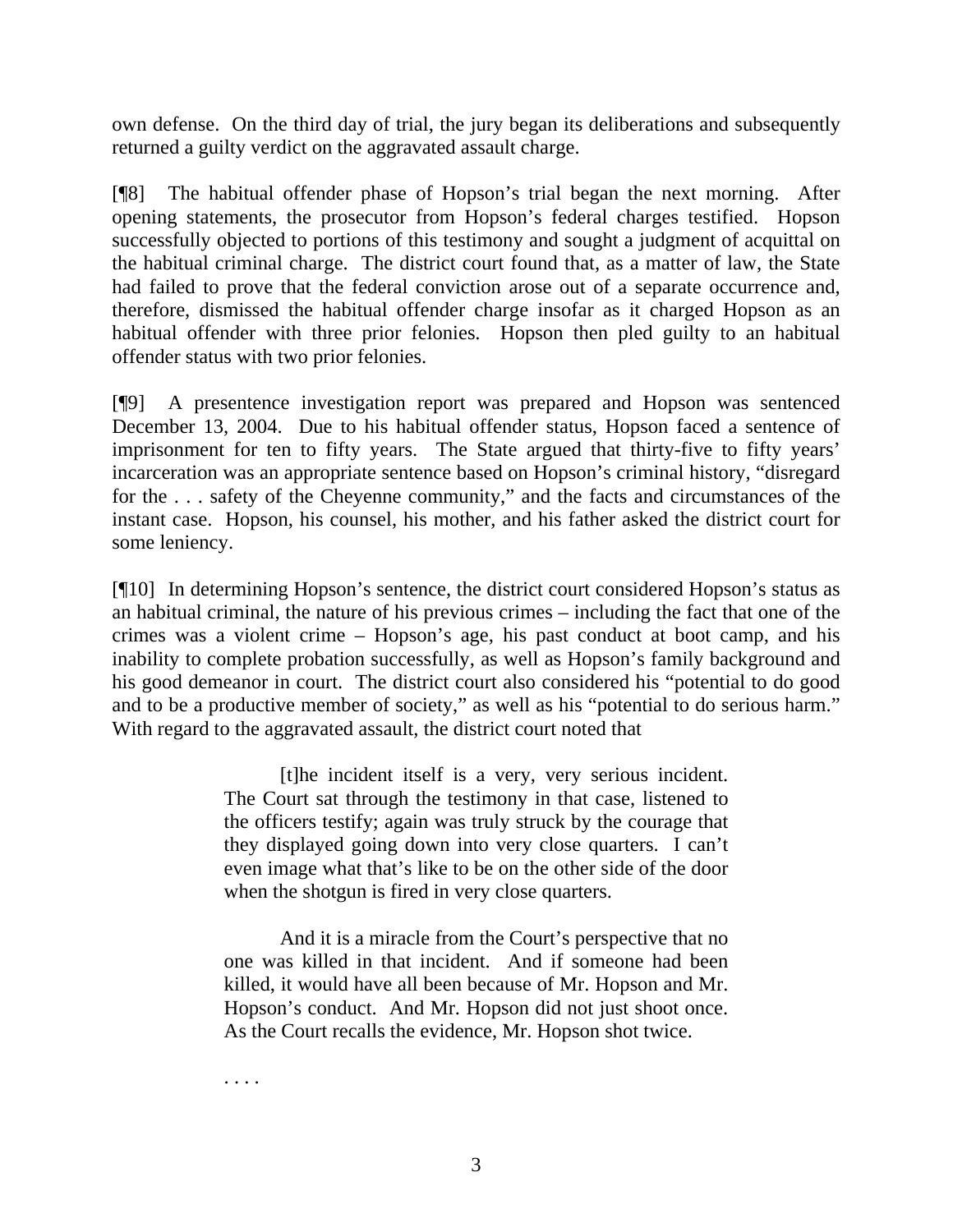Given the serious nature of this incident; given the fact that Mr. Hopson was involved in a previous violent attack on another individual; given the fact that he is a felon that has had the opportunity of the probationary system, had the opportunity for drug treatment with regards to his problems and has chosen to ignore those and to not take advantage of those and they have been ineffective; given the fact that this incident involved law enforcement attempting to do their jobs and the risk of serious injury or death to those, the Court determines that the minimum ten-year period is not appropriate . . . .

The district court then sentenced Hopson to eighteen to thirty years' incarceration, to be served consecutively to the forgery and firearm sentences that he had already received. Hopson now appeals from that judgment and sentence.

## **DISCUSSION**

#### **Issue I**

[¶11] Hopson claims that the State violated his right to testify in his own defense when it attempted to use his trial testimony against him during the habitual offender phase of his trial. He further argues that the State denied him due process and a fair trial because if he was convicted as an habitual offender with three prior felonies, he faced life imprisonment. Hopson claims that he would have pled guilty to the aggravated assault charge and the habitual offender status with two prior felonies if the Information had not included the federal firearm offense that was later dismissed. If he had pled guilty, Hopson argues, the district court would not have heard the officers' testimony and, therefore, he would have received a more lenient sentence.

[¶12] As Hopson concedes in his reply brief, he did not raise this issue in the district court and our review is limited to plain error.

> Once again, "[p]lain error will not be assigned unless: (1) the record clearly reflects the incidents urged as error; (2) appellant is able to demonstrate violation of a clear and unequivocal rule of law; and (3) it is shown that a substantial right of the appellant was materially abridged."

*Rutti v. State*, 2004 WY 133, ¶ 41, 100 P.3d 394, 410 (Wyo. 2004), *cert. denied*, 125 S.Ct. 1990 (2005) (quoting *Seymour v. State*, 949 P.2d 881, 883 (Wyo. 1997)).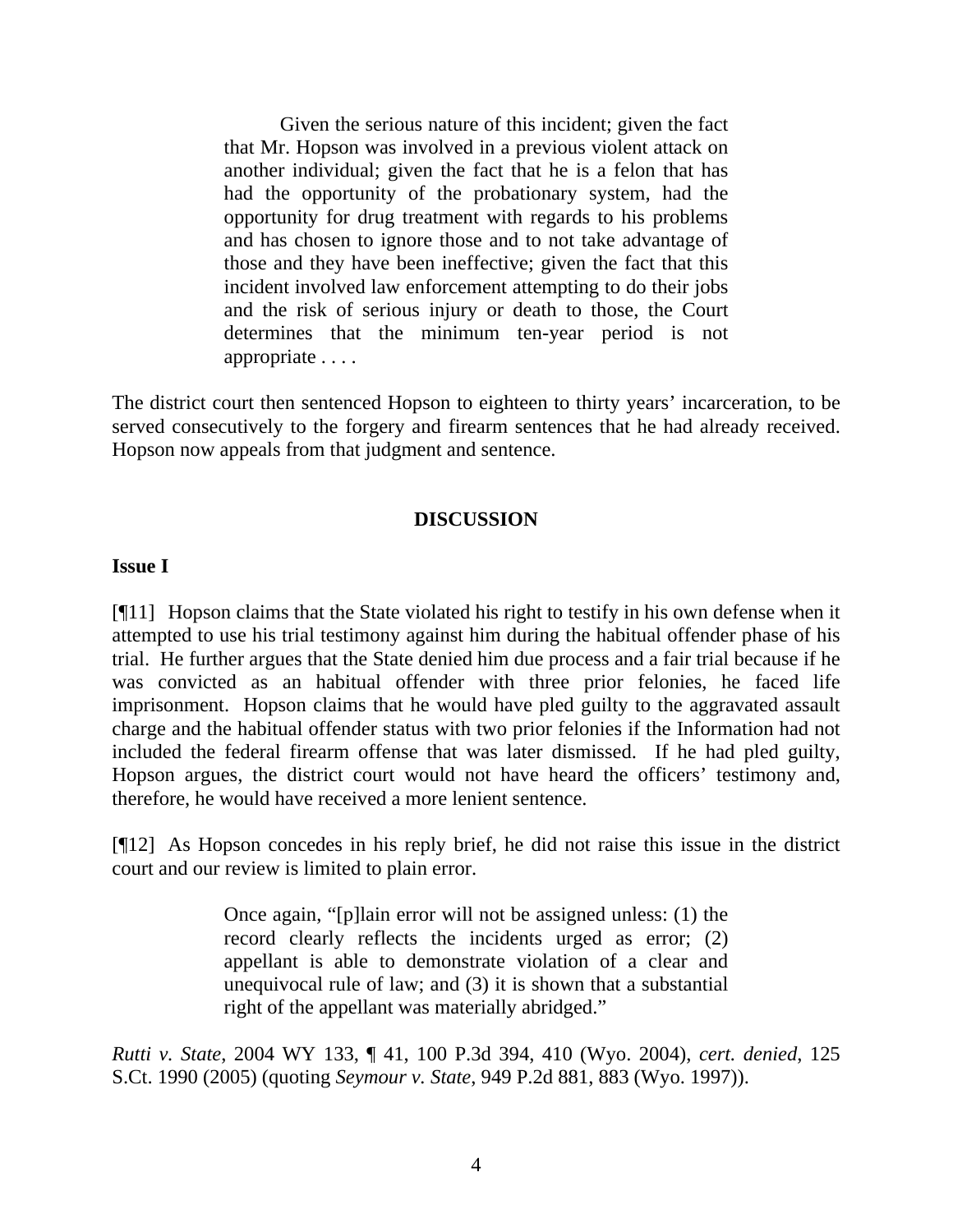[¶13] Even assuming that the record clearly reflects the incidents alleged as error, we fail to see how Hopson's right to testify in his own defense was infringed. Hopson argues that the district court clearly violated our holding in *Montez v. State*, 670 P.2d 694 (Wyo. 1983). In *Montez*, 670 P.2d at 697-98, we held that a defendant who testifies in his own defense during the guilt phase of his trial may be impeached regarding his prior felonies; however, the same information cannot then be used substantively during the habitual offender phase to prove his habitual offender status. We said that doing so would create an impermissible conflict between the defendant's right to testify in his own defense and his right to have the prosecution prove each element of his habitual offender charge beyond a reasonable doubt. *Id.*

[¶14] However, Hopson's reliance on *Montez* is misplaced. To the extent Hopson's testimony was used during the habitual offender phase of the trial, it was used to argue that the federal firearms convictions arose out of a separate occurrence and should be considered by the jury in determining his status as an habitual offender. The argument was made outside of the jury's presence and was offered as a response to Hopson's W.R.Cr.P. 29(a) motion for acquittal on the habitual offender charge. Hopson's belief that his rights were violated inexplicably ignores the fact that the district court ruled in his favor and reduced his habitual offender status to two prior felonies. In other words, Hopson won the very argument he now brings before us on appeal and any error was corrected below.

[¶15] Hopson next argues that his rights to due process and a fair trial were violated because he was given "no meaningful alternative" other than proceeding to trial. We assume Hopson's argument follows this logic: (1) Hopson faced an aggravated assault with a deadly weapon charge and a possible sentence enhancement as an habitual criminal with three prior felonies; (2) if convicted of both the aggravated assault and the habitual criminal status as contained in the Information, he faced a mandatory life sentence; (3) had he been charged as an habitual offender with only two prior felonies and convicted, he faced a sentence of ten to fifty years' incarceration; (4) had he been charged as an habitual offender with two prior felonies, he would have pled guilty to the aggravated assault and the habitual offender sentence enhancement; (5) because he was charged with three prior felonies, he proceeded to trial hoping to be found innocent and avoid a mandatory life sentence; and (6) because he elected to go to trial, the judge heard testimony from the officers at whom Hopson fired the shotgun, which testimony the district court relied on in imposing a "severe" sentence.<sup>[4](#page-5-0)</sup>

[¶16] We first note that Hopson was fully informed of his constitutional rights prior to trial and has not presented any argument that the guilt phase of his trial was procedurally flawed. However, even if we were to assume for purposes of this appeal that some error occurred, Hopson has still failed to prove prejudice under the plain error test. Hopson's

<span id="page-5-0"></span><sup>&</sup>lt;sup>4</sup> Hopson, however, recognizes that his sentence fell within the permissible statutory range.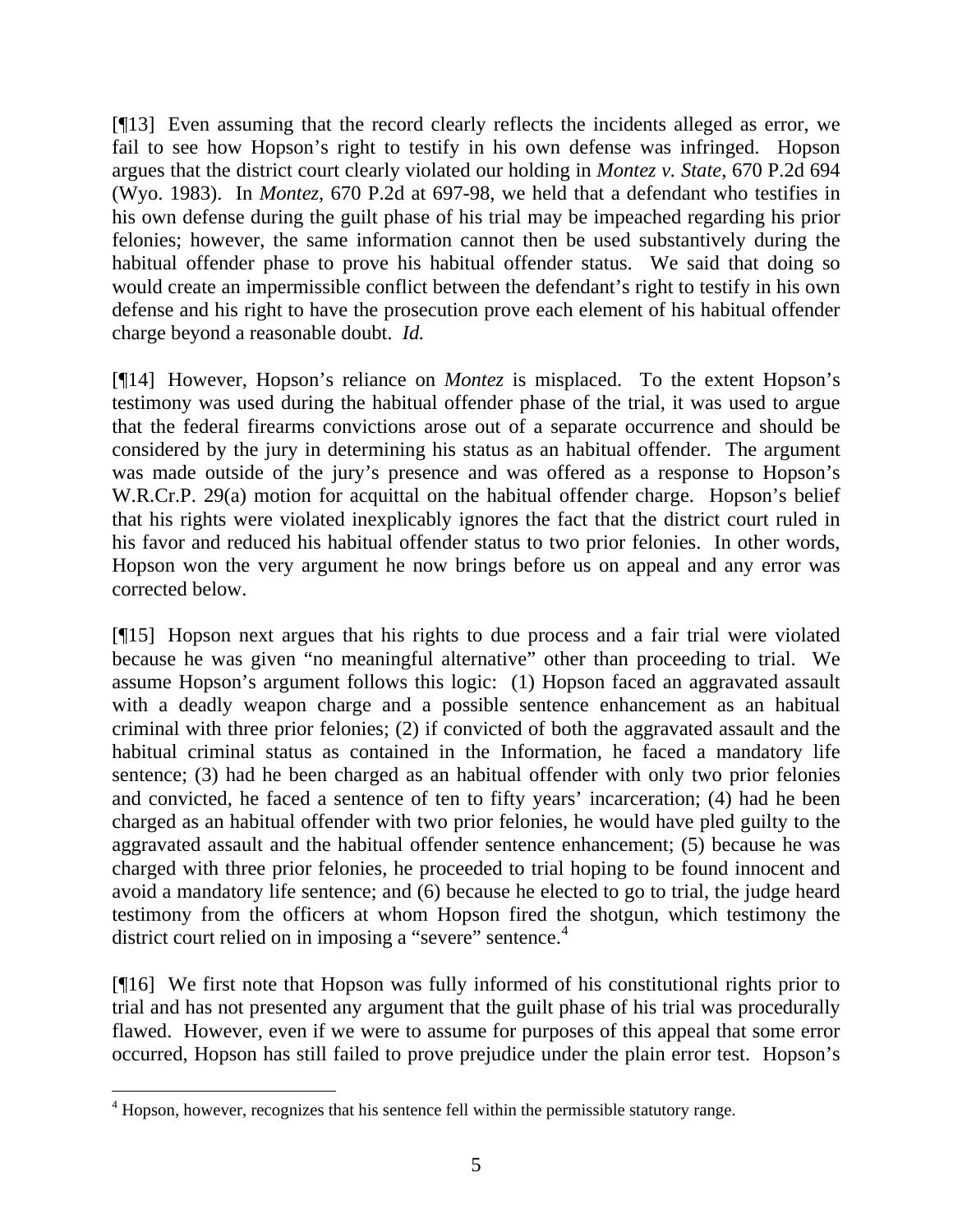sole claim of prejudice is that his sentence was increased due to the trial testimony of the officers "that graphically depicted for the sentencing court the violent nature of the May 29, 2003 incident."

[¶17] We have said that "'[i]t is generally recognized that sentence imposition involves consideration of two broad categories: (1) the crime and its circumstances, and (2) the character of the criminal.'" *Cohee v. State*, 2005 WY 50, ¶ 20, 110 P.3d 267, 274 (Wyo. 2005) (quoting *Wright v. State*, 670 P.2d 1090, 1092-93 (Wyo. 1983)). The testimony that Hopson claims was prejudicial to him clearly falls within the first category. Hopson's argument, therefore, would require us to hold that he was prejudiced when the district court in the instant case knew of and considered the circumstances of Hopson's crime. We are unwilling to adopt this bizarre reasoning. The sentencing court necessarily considered the officers' testimony, which testimony was uncontested and clearly relevant to determining the nature of the crime and its circumstances.

[¶18] Moreover, if Hopson's case had not proceeded to trial, the district court inevitably would have been informed of the circumstances surrounding the crime through the presentence investigation report, Hopson's factual basis for his guilty plea, and the officers' testimony at sentencing in the form of victim impact statements.<sup>[5](#page-6-0)</sup> See Wyo. Stat. Ann. § 7-21-102(a)(vi) (LexisNexis 2005). Because the district court would have been informed of the nature and circumstances of the crime, there can be no prejudice that resulted from the officers' trial testimony. We also note that Hopson's conclusion that his sentence would have been more favorable absent the officers' testimony is purely speculative and ignores the fact that the sentencing court considered a variety of factors in determining the sentence and merely mentioned that "the serious nature of the incident" was one consideration in reaching its ultimate decision.

[¶19] Finally, Hopson's argument ignores the fact that the bifurcated trial process allows a defendant to contest his status as an habitual offender independent of the adjudication of his guilt for the substantive offense. If Hopson believed himself innocent of the habitual offender charge as contained in the Information, he could have – and did – contest that charge during the habitual offender phase of his trial. His choice to exercise or forego his right to trial during the guilt phase was independent of his choice to contest his habitual offender status.

[¶20] For the foregoing reasons, we find that Hopson has not proven that he was prejudiced and, therefore, has failed to demonstrate plain error.

<span id="page-6-0"></span><sup>&</sup>lt;sup>5</sup> The presentence investigation report in this case summarized the officers' testimony and indicated that "All three victims would like to be notified of the Defendant's date of sentencing. (One or all of the Police Officers will be making a victim impact statement before the Court.)"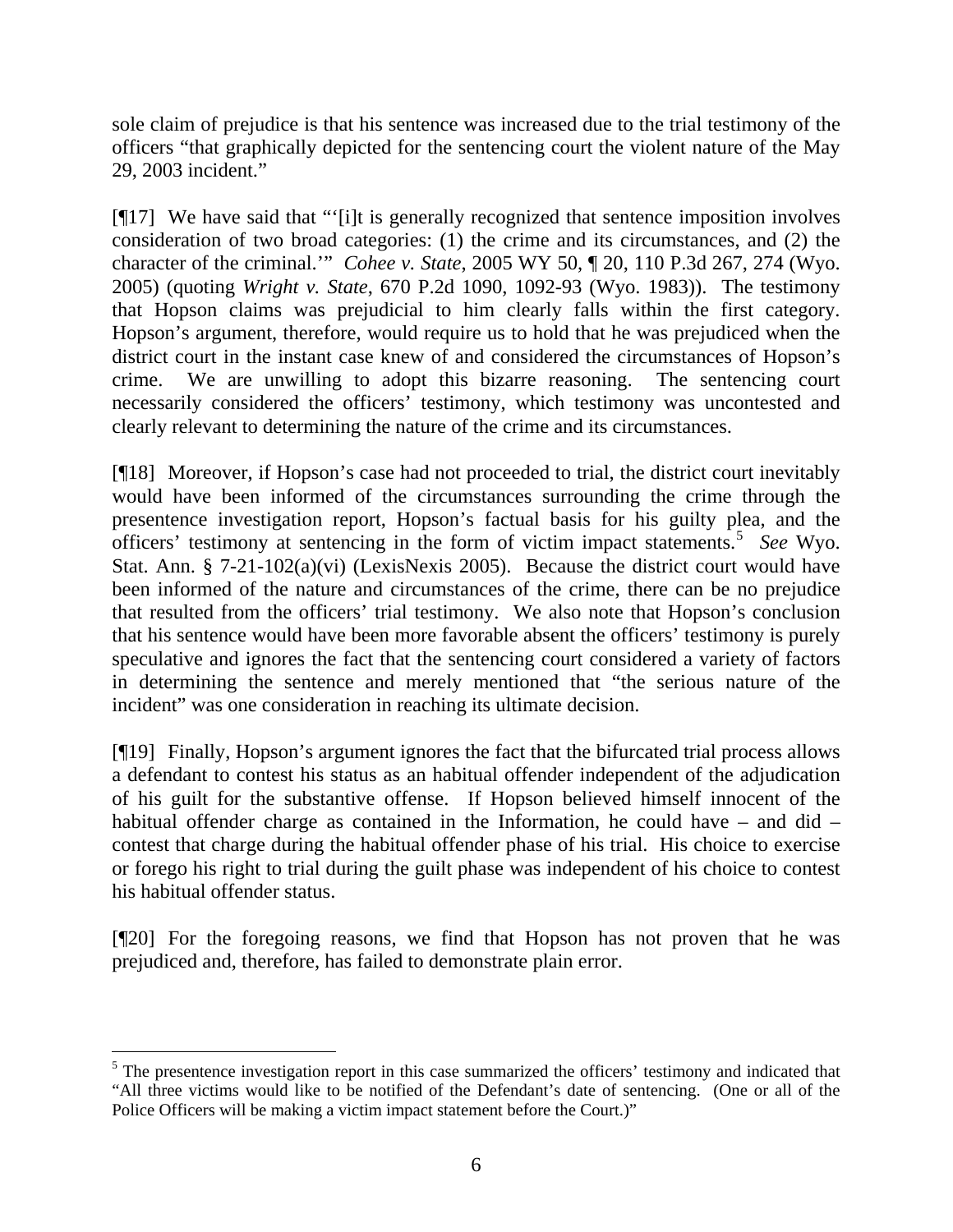# **Issue II**

[¶21] Hopson next argues that the district court's denial of his pretrial motion to dismiss the habitual offender charge was in error. Hopson couched his pretrial motion both in terms of a motion to dismiss the habitual offender charge as contained in the Information and as a motion to suppress the federal firearms convictions should his trial reach the habitual offender phase. When reviewing such motions, we give deference to the district court's findings of fact if they are not clearly erroneous and we review any conclusions of law *de novo*. *Adams v. State*, 2005 WY 94, ¶ 8, 117 P.3d 1210, 1214 (Wyo. 2005); *Lindsay v. State*, 2005 WY 34, ¶ 12, 108 P.3d 852, 855 (Wyo. 2005).

[¶22] On August 3, 2004, Hopson filed a pretrial motion seeking a reduction in his habitual offender charge from three to two prior felonies. Hopson argued that his federal firearm possession felony should be removed from the Information because it did not arise out of a "separate occurrence" as a matter of law. The district court held a hearing on the motion and determined that Hopson's argument needed factual development at the habitual offender phase of the trial. Hopson claims that the district court erred in so holding and, as a result, he proceeded to trial instead of pleading guilty. Hopson then claims, as he did in his first argument, that he was prejudiced because the district court heard and relied on the trial testimony of the police officers when it sentenced him to imprisonment for eighteen to thirty years. According to Hopson, had the district court dismissed the third felony from his habitual offender charge, he would have pled guilty and the district court would not have sentenced him as harshly because it would not have heard the officers' testimony.

[¶23] In order for relief to be granted on appeal, W.R.Cr.P. 52(a) and W.R.A.P. 9.04 require that any error in the proceedings below be harmful to the appellant. When reviewing whether an error was harmless, our focus is on whether an appellant's substantial rights were affected. W.R.A.P. 9.04. "To demonstrate harmful error, the defendant must show prejudice under 'circumstances which manifest inherent unfairness and injustice or conduct which offends the public sense of fair play.'" *Condra v. State,* 2004 WY 131, ¶ 7, 100 P.3d 386, 389 (Wyo. 2004) (quoting *Dysthe v. State,* 2003 WY 20, ¶ 10, 63 P.3d 875, 881 (Wyo. 2003))**.**

[¶24] Again, even if we assume for purposes of this appeal that some error occurred when the district court denied Hopson's pretrial motion, such error would necessarily be harmless. Hopson ignores the fact that the information the officers testified to at trial would have been available to the district court at sentencing through the presentence investigation report, victim impact statements, and Hopson's own factual basis for his guilty plea. Moreover, we cannot say that considering the admissible and undisputed testimony of victims is a circumstance that manifests inherent unfairness and injustice. Therefore, if any error was committed when the district court denied Hopson's pretrial motion, such error was harmless. And beyond that, Hopson has not shown that, as a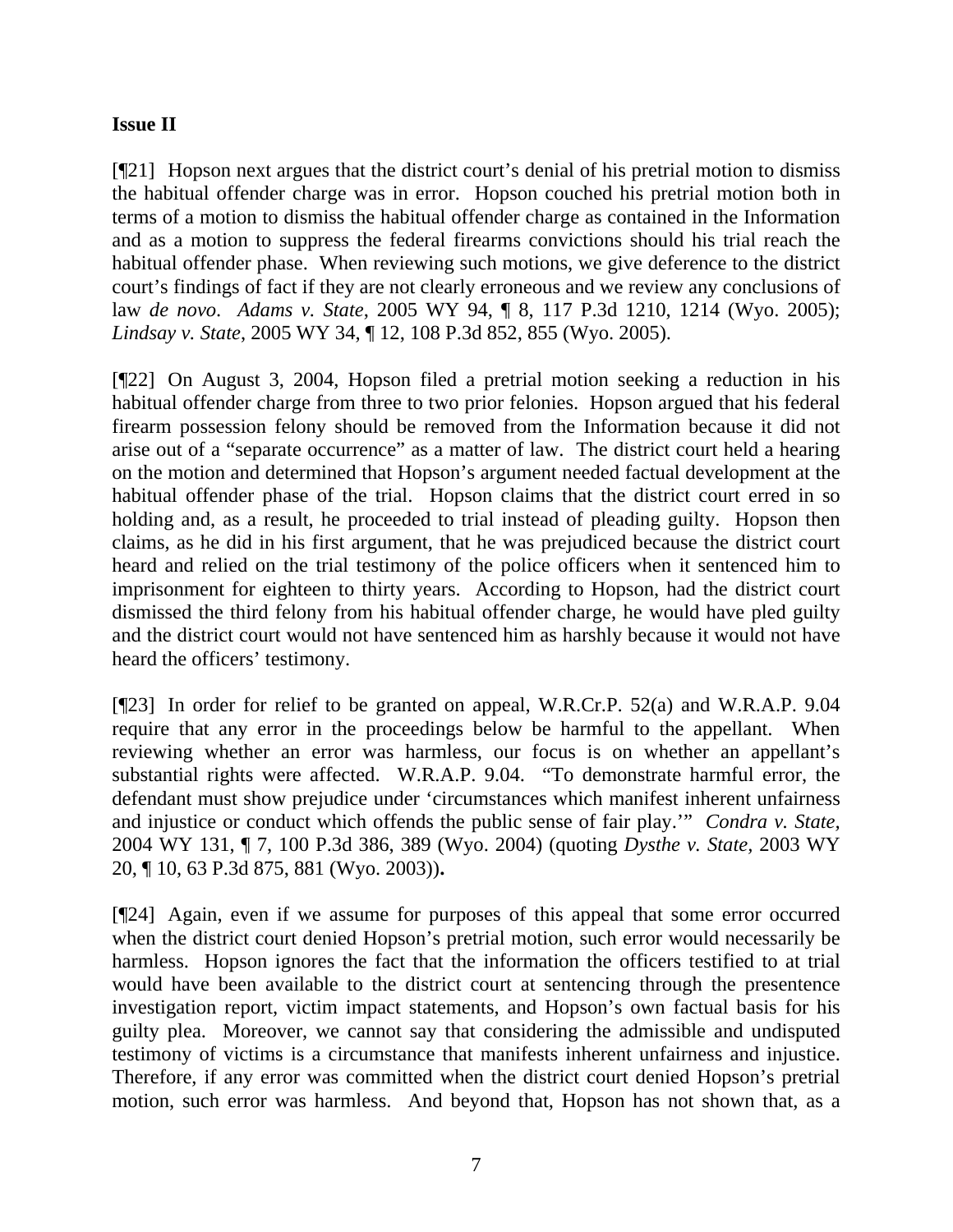matter of law, the district court was wrong in determining that there were factual issues to be resolved by the jury. $6$ 

# **Issue III**

[¶25] In his final argument, Hopson claims that prosecutorial misconduct occurred during the habitual offender phase of his trial and at sentencing. We have said that

> [w]hether such misconduct has been reviewed on the basis of harmless error, W.R.Cr.P. 52(a) and W.R.A.P. 9.04, or on the basis of plain error, W.R.Cr.P. 52(b) and W.R.A.P. 9.05, this Court has focused on whether such error affected the accused's "substantial rights." . . . "Before we hold that an error has affected an accused's substantial right, thus requiring reversal of a conviction, we must conclude that, based on the entire record, a reasonable possibility exists that, in the absence of the error, the verdict might have been more favorable to the accused." *Earll* [*v. State*, 2001 WY 66,] ¶ 9, [29 P.3d 787, 789 (Wyo. 2001)].

*Williams v. State*, 2002 WY 136, ¶ 21, 54 P.3d 248, 254 (Wyo. 2002) (internal citations omitted).

[¶26] Hopson claims that prosecutorial misconduct occurred in the following situations: (1) the prosecutor argued "undocumented allegations" during sentencing, which allegations indicated that Hopson had traded drugs for the gun he used in the shooting; (2) the prosecutor offered to produce new witnesses at sentencing who would testify that Hopson had traded drugs for the gun; (3) the prosecutor attempted to use hearsay evidence and Hopson's own testimony to prove the firearm possession conviction during the habitual criminal phase of the trial; and (4) the prosecutor improperly charged Hopson as an habitual offender with three prior felonies. Hopson's only claim of prejudice from these incidents is that "[t]here is a reasonable possibility that, in the absence of the misconduct that forced this case to trial when no credible, admissible or relevant evidence existed to support a third, independent felony conviction, the sentence imposed by the trial court might have been more favorable to Mr. Hopson."

[¶27] Insofar as Hopson claims the same prejudice as he does in his previous arguments, we may assume for purposes of this appeal that if misconduct occurred, no prejudice resulted. To the extent his first two arguments deal with alleged misconduct at

<span id="page-8-0"></span><sup>&</sup>lt;sup>6</sup> This argument is somewhat ironic. Usually, criminal appellants argue the opposite—that factual issues exist that should have gone to the jury.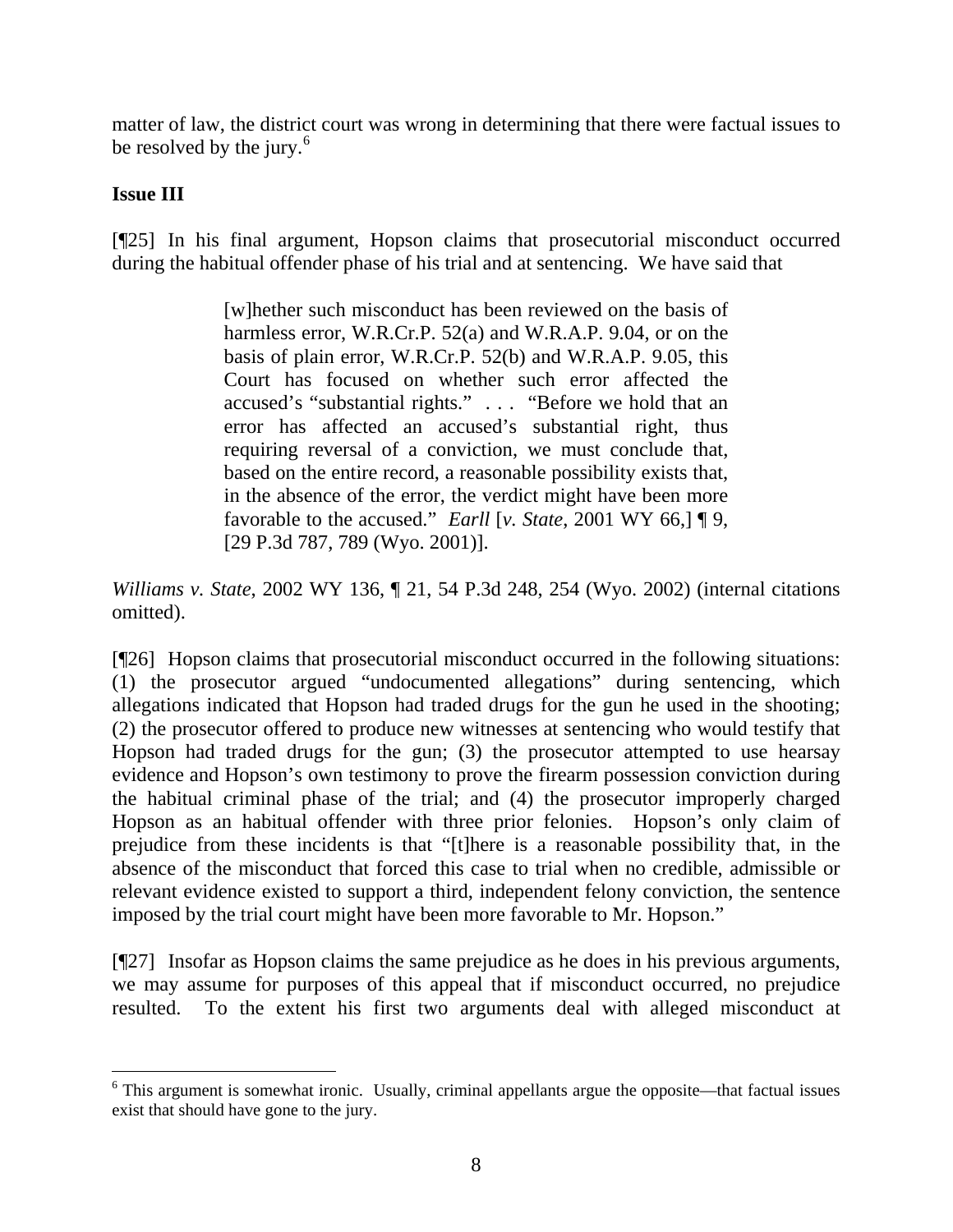sentencing – long after Hopson was "forced" to go to trial – additional comments are necessary.

[¶28] The State made the following comments at sentencing:

[W]e frankly know by an undercover investigation that [Hopson] was dealing in methamphetamine, it's the only way he could support [his methamphetamine habit], which then gets us to the acquisition of the firearm that led to the federal charge.

 State's evidence as indicated in motion hearings would be that he acquired that firearm in exchange for meth at least before this incident.

Hopson's counsel objected to the argument and noted that the only evidence presented to the jury was that the shotgun used in the shooting "was in the room when he got there." In response to that objection, the prosecutor responded that "if the Court has any questions, we would be more than happy to bring the witnesses in." Ultimately, the district court ruled in favor of Hopson and stated that it would not consider where and how Hopson obtained the shotgun.

[¶29] Hopson now claims that

[e]ven though the trial court disregarded this information in imposing sentence, the prosecutor's repeated assertions that undocumented allegations could support the habitual criminal charge reveals his fundamentally misguided belief that he possessed credible, admissible or relevant evidence to support this charge, a belief that informed and drove his misconduct throughout these criminal proceedings.

Regardless of what the prosecutor may or may not have believed when charging Hopson as an habitual offender, Hopson still bears the burden of proving that he was prejudiced by the alleged error. *Deloge v. State*, 2002 WY 155, ¶ 13, 55 P.3d 1233, 1239 (Wyo. 2002); *Williams*, 2002 WY 136, ¶ 21, 54 P.3d at 254. In the instant case, the district court specifically disregarded the State's comments and Hopson's argument must fail. *See Mehring v. State*, 860 P.2d 1101, 1117-18 (Wyo. 1993).